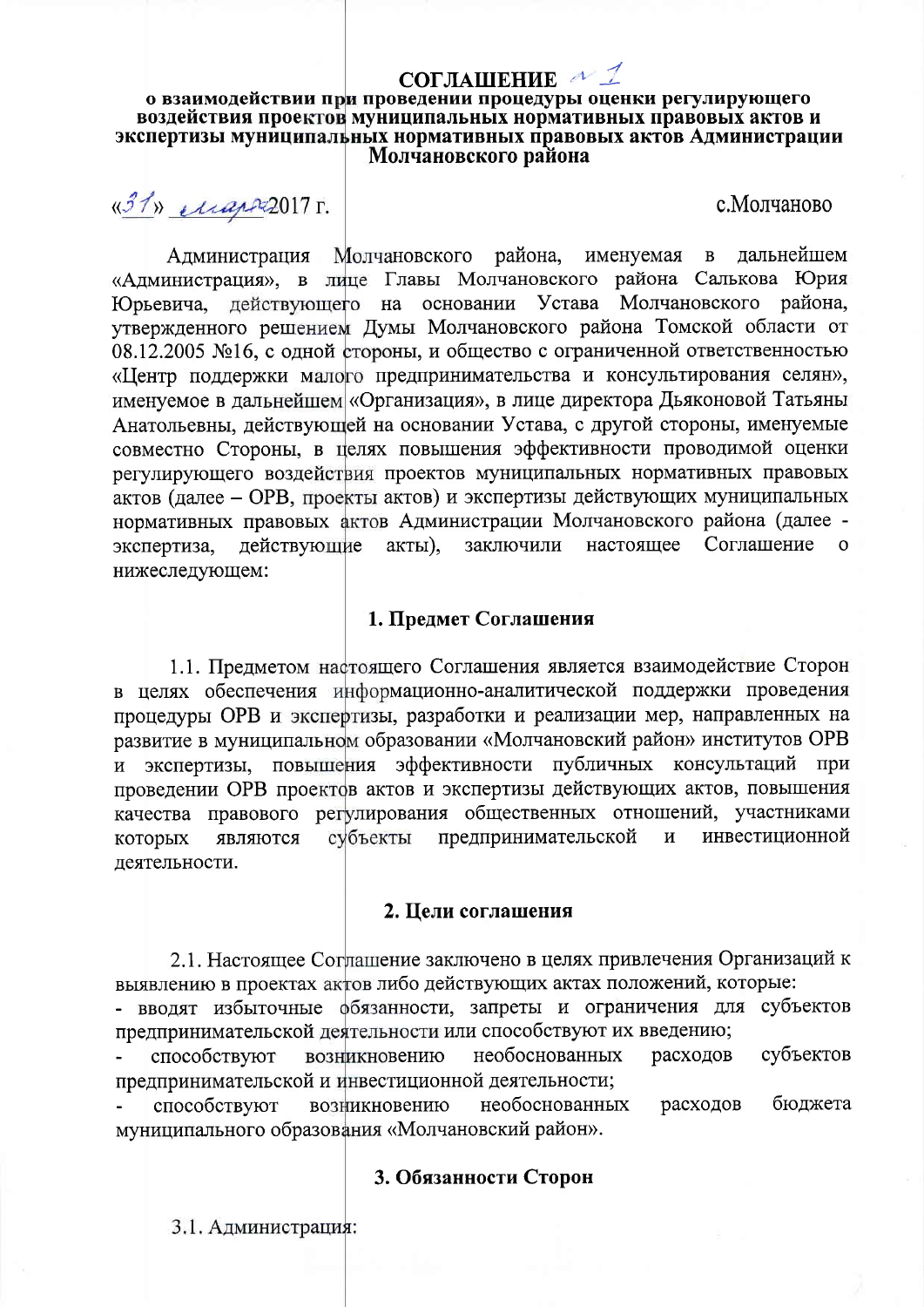3.1.1. Обеспечивает направление в адрес Организации извещения о размещении проектов актов и действующих актов для публичных консультаций на официальном сайте муниципального образования «Молчановский район» (http://www.molchanovo.ru/) в разделе «Оценка регулирующего воздействия» в информационно-телекоммуникационной сети «Интернет» (далее - официальный сайт):

3.1.2. Рассматривает предложения и комментарии Организации на проекты актов при проведении ОРВ, на действующие акты при проведении экспертизы и к проекту плана проведения экспертизы действующих актов на соответствующий год;

3.1.3. Обеспечивает направление в адрес Организации извещения о сайте сводного официальном отчета. проекта на акта, размещении подготовленных органом местного самоуправления - разработчиком акта (далее - орган-разработчик), а также заключения об оценке регулирующего воздействия по проекту акта, заключения о результатах экспертизы акта;

3.1.4. Размещает на официальном сайте план проведения экспертизы действующих актов на соответствующий год, утвержденный распоряжением Администрации Молчановского района.

3.2. Организация:

3.2.1. Определяет после заключения настоящего Соглашения сотрудников, ответственных за взаимодействие, и представляет их контактные данные в Администрацию;

3.2.2. Осуществляет мониторинг информации о размещении проектов актов и действующих актов на официальном сайте для проведения публичных консультаций;

3.2.3. Принимает участие в публичных консультациях по проектам актов и действующим актам, направляет органу-разработчику предложения и замечания по проекту акта, действующему акту в части выявления положений, которые вводят избыточные административные и иные ограничения и обязанности для предпринимательской инвестиционной леятельности или субъектов  $\mathbf H$ способствуют их введению, способствуют возникновению необоснованных расходов субъектов предпринимательской и инвестиционной деятельности;

3.2.4. Представляет по запросу Администрации предложения в рамках формирования плана экспертизы действующих актов.

## 4. Права Сторон

4.1. Администрация вправе:

4.1.1. Запрашивать у Организации предложения, необходимые для формирования плана экспертизы действующих актов;

4.1.2. Направлять своих представителей для участия в совещаниях, круглых столах и иных мероприятиях, организуемых Организацией, направленных на активное привлечение субъектов предпринимательской и инвестиционной деятельности к участию в публичных консультациях, разъяснение ключевых вопросов института ОРВ проектов актов и экспертизы действующих актов.

4.2. Организация имеет право: